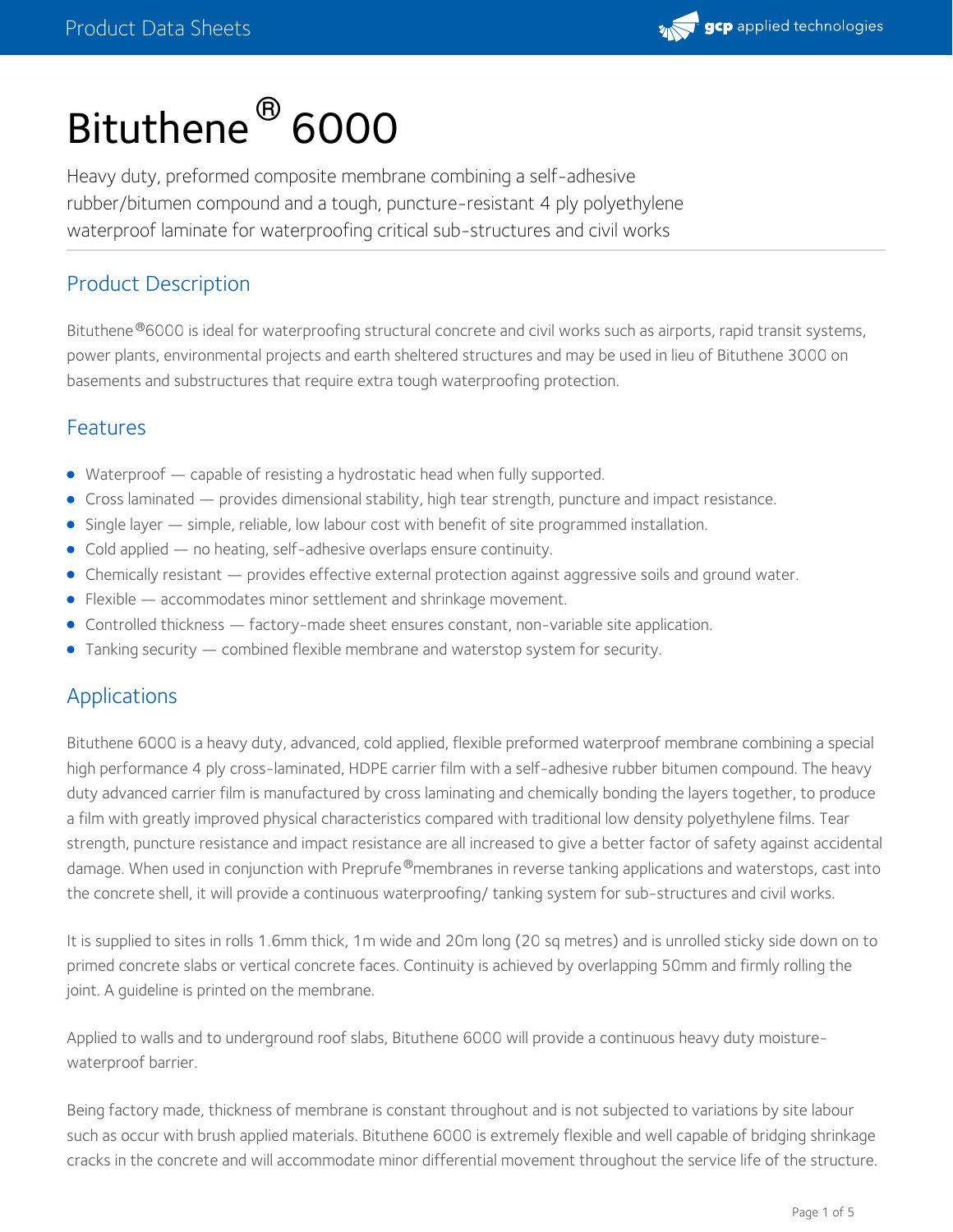Bituthene membranes should never be taken through load bearing brick/blockwork walls and must be linked with the damp-proof course to prevent extrusion under load.

# Performance

## Bituthene 6000 Typical Performance Properties

| <b>PROPERTY</b>                     | <b>TYPICAL VALUES</b> | <b>TEST METHOD</b> |
|-------------------------------------|-----------------------|--------------------|
| Colour                              | Dark Grey / Black     | N/A                |
| Tensile Strength (Film Only)        | 7N/mm                 | ASTM D412*         |
| Tape Strength                       | 10N/mm                | ASTM D412          |
| Elongation of Membrane (To Ultimate | 150%                  | ASTM D412*         |
| Failure of Rubberised Asphalt)      |                       |                    |
| Lap Adhesion @ 23oC                 | 683N/m                | ASTM D1876         |
| Cycling Over Crack @ -32aC          | no effect 100 cycles  | ASTM C836          |
| Puncture Resistance                 | 400 N                 | ASTM E154*         |
| Resistance to Hydrostatic Head      | 60m                   | <b>ASTM D5385</b>  |
| Tear Resistance>                    | 36N / mm              | ASTM D624          |
| Permeance                           | 1.3ng / $m^3$ .s.Pa   | ASTM E96 [12]      |

\* Typical values may represent average values from samples tested. Test methods may be modified.



NOTE: See Preprufe® data sheet for waterproofing under slabs and vertical reverse tanking applications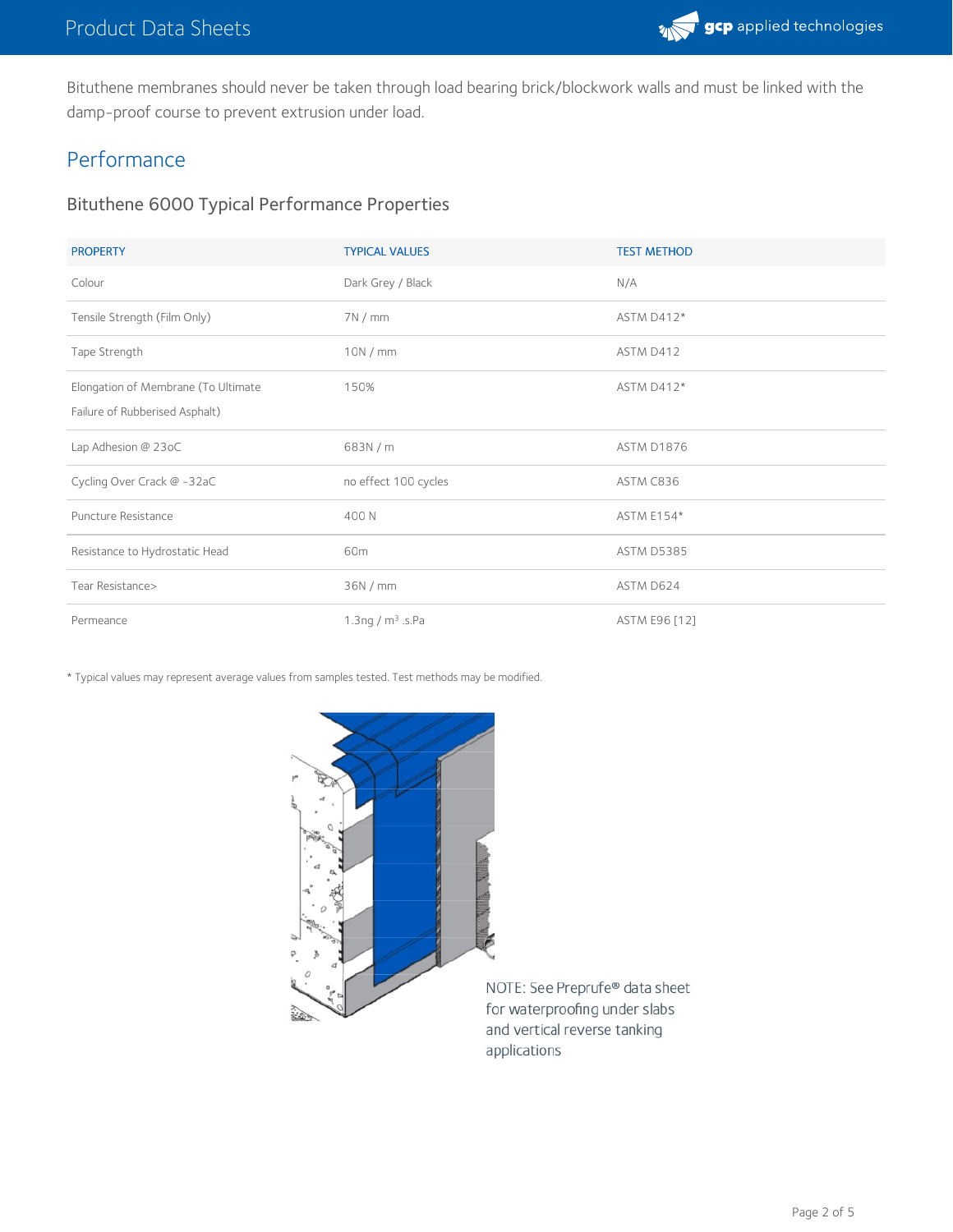

## Installation

Sloping or vertical faces shall be smooth, regular, dry and free from nails and primed with one coat of Primer WP-3000 applied by brush or roller, at a rate of  $12 \sim 15$  sq metre / litre depending on the porosity of the surface, and allowed to dry completely before the application of the Bituthene. Brickwork shall be flush pointed or rendered to provide a smooth surface before priming.

Where Bituthene is to be left temporarily exposed on vertical surfaces, batten fixing may be necessary to prevent slippage. Prior to backfilling remove battening and cover fully with a subsequent layer of Bituthene.

Bituthene 6000 shall be laid by peeling back the protective release paper and applying the adhesive face onto the prepared surface. The material should be brushed onto the surface to ensure good initial bond and exclude air. Adjacent rolls are aligned and overlapped 50mm minimum at side and ends and well rolled with a firm pressure using a Bituthene Lap Roller to ensure complete adhesion and continuity between the layers. Damaged areas to be repaired by patching with an oversized patch applied to a clean dry surface and firmly rolled.

Following the application, care should be taken to prevent damage by following trades by using Servipak boards spot bonded with Pak Adhesive or a 25mm screed as horizontal protection. Vertical faces to be protected against damage from backfilling and reinforcement by using Servipak or Korkpak spot bonded with Pak adhesive.Backfill material should be compacted in layers to prevent settlement and dragging forces being transferred to the waterproofing systems

# Supply

| Bituthene 6000          | $1m \times 20m$ roll (20 sq m)<br>Average net weight 40kg                                                                |  |
|-------------------------|--------------------------------------------------------------------------------------------------------------------------|--|
| Storage                 | Store upright in dry conditions below 35°C                                                                               |  |
| Primer WP-3000          | 18.9 litre pails                                                                                                         |  |
| Coverage                | $12 \sim 15$ sq metre per litre depending on method of application, surface<br>texture, porosity and ambient temperature |  |
| <b>Bituthene LM</b>     | 5.7 litre pails                                                                                                          |  |
| <b>Bituthene Mastic</b> | 850cc cartridges / 3 litre pails                                                                                         |  |
| Bituthene Lap Roller    | Unit                                                                                                                     |  |

#### Complementary Materials

Servipak, Servipak SA protection boards: See separate data sheet for details

Pak Adhesive: See separate data sheet for details

Serviseal, PVC Edgetie, and Servitite waterstops: See separate data sheet for details

Preprufe 160R and 300R: See separate data sheet for details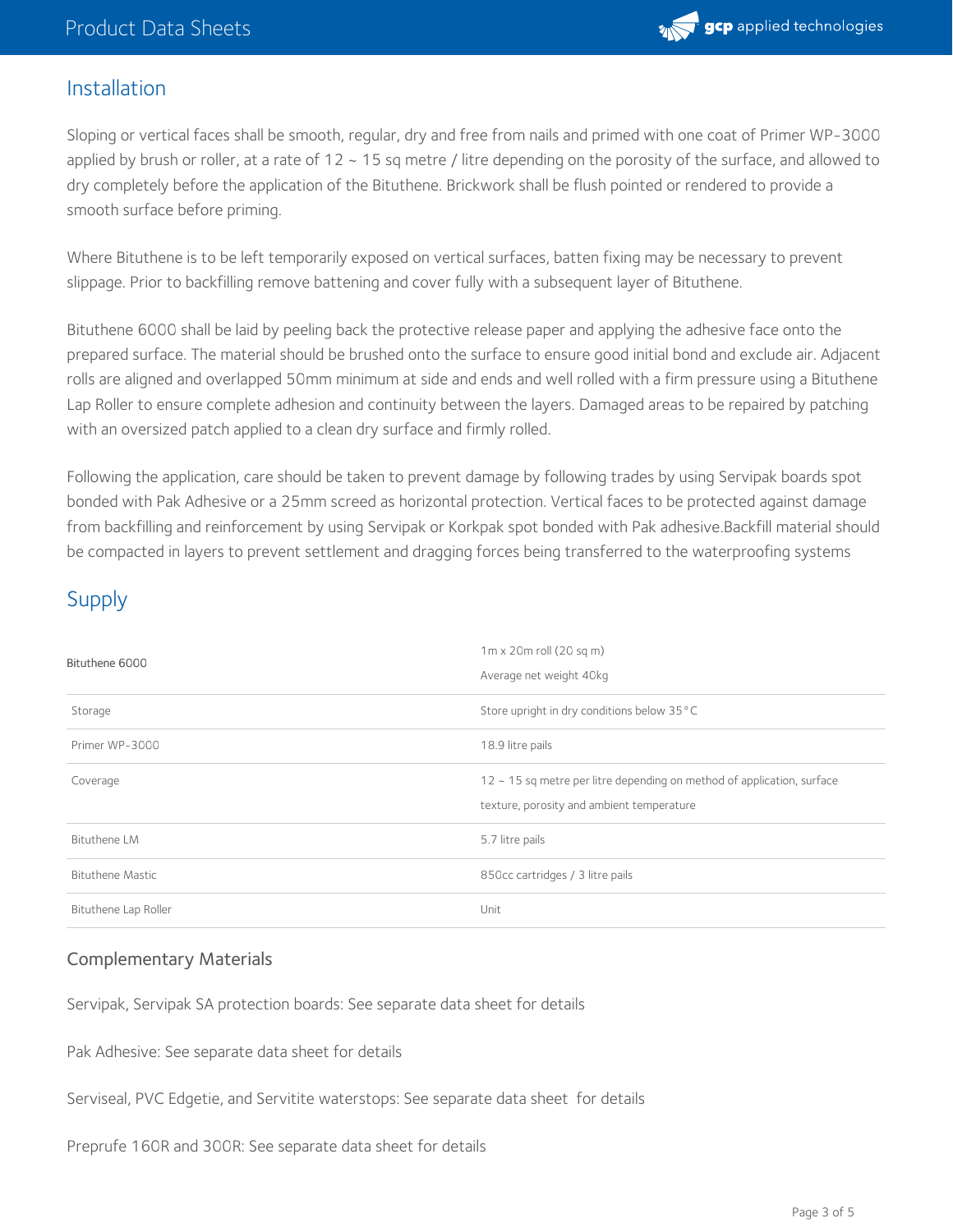

## Equipment by Others

Soft broom, Stanley knife, brush or roller for priming.



# Quality Assurance

GCP Applied Technologies is certified to ISO 9001 : 2008 by TUV SUD PSB Pte Ltd.

# Health and Safety

Refer to relevant Material Health and Safety data sheets.

# Flat Deck Waterproofing

Bituthene 6000 is suitable for use as a primary waterproofing membrane on a protected roof structure. Refer to Flat Deck Protection section.